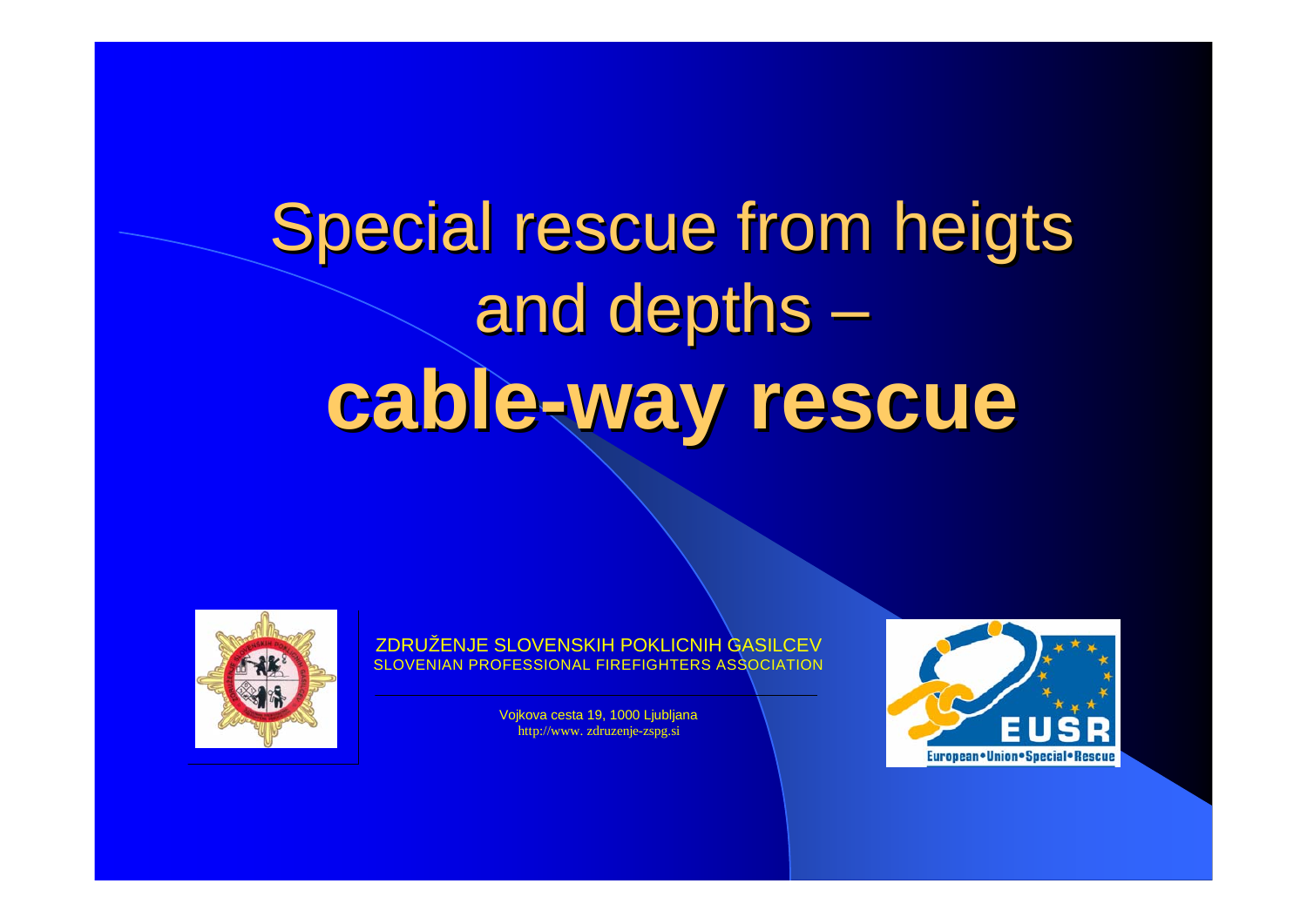# Special rescue from heights and depths

Rescue technique and operations necessitates a perfect knowledge and mastery of equipment used in different spheres:

- $\bullet$ difficult access,
- $\bullet$ • confined spaces,
- $\bullet$ highlines…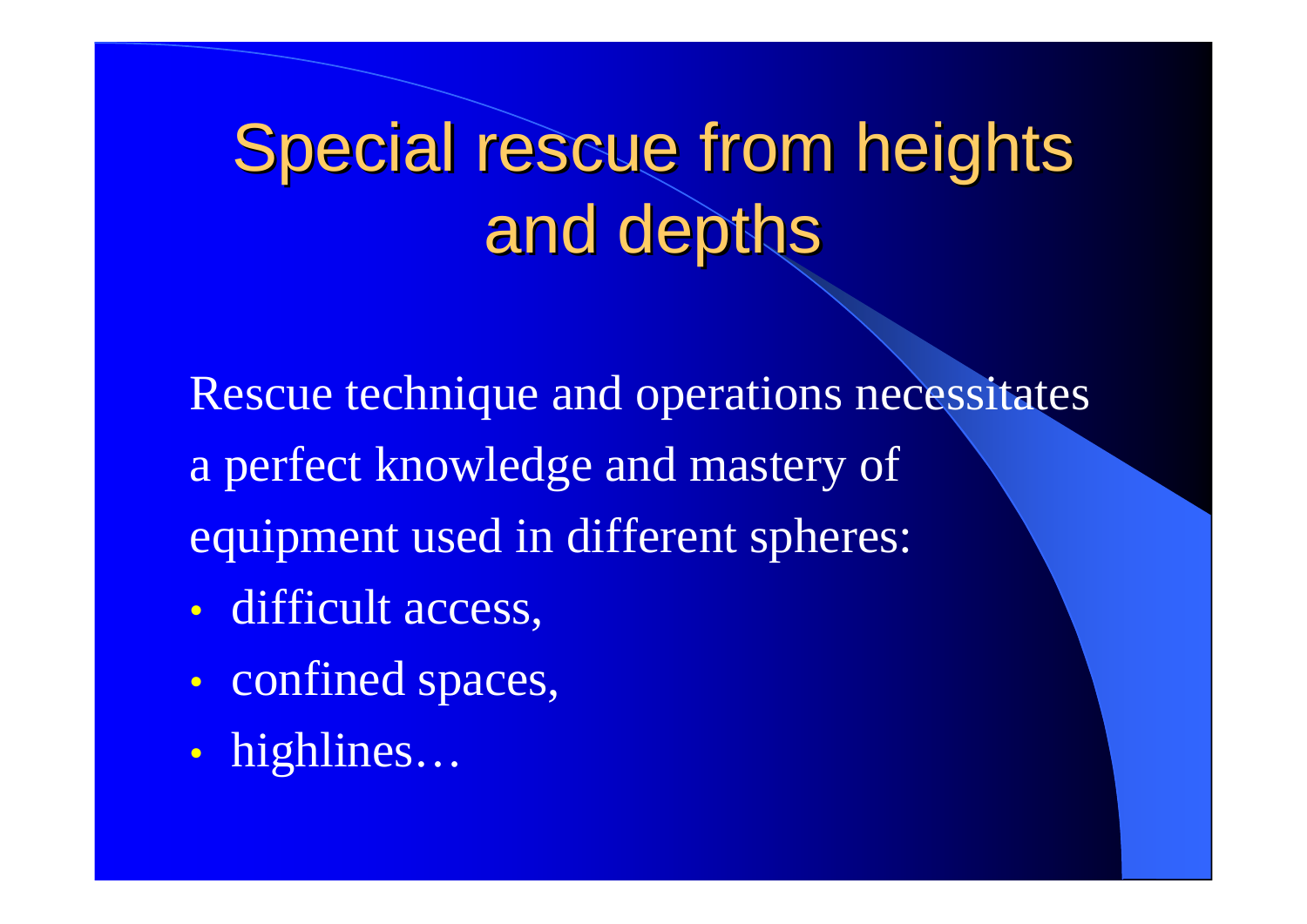#### **Education programme**

Special rope rescue courses are organized:

- in two levels (basic L1, advanced L2),
- in the seat of certain unit (fire department), so the characteristics of terrain are included in education programme,
- helicopter rescue programme is developing by Administration for civil protection and disaster relief (Ministry of defence);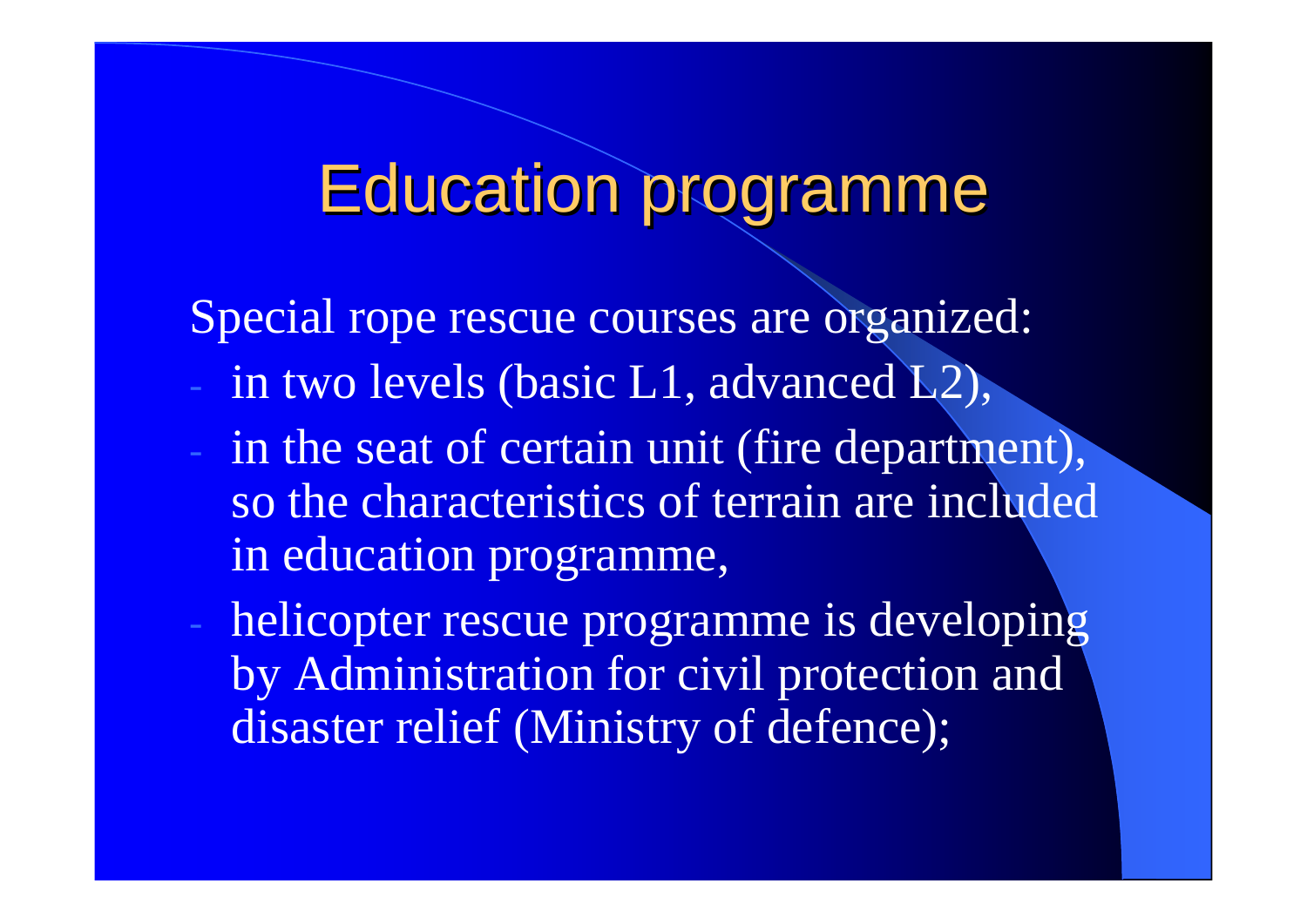# Why training?

It is important to recognize that it is impossible ta help to the others, if you do not take/not know how of your self.

All systems must have a back up safety system!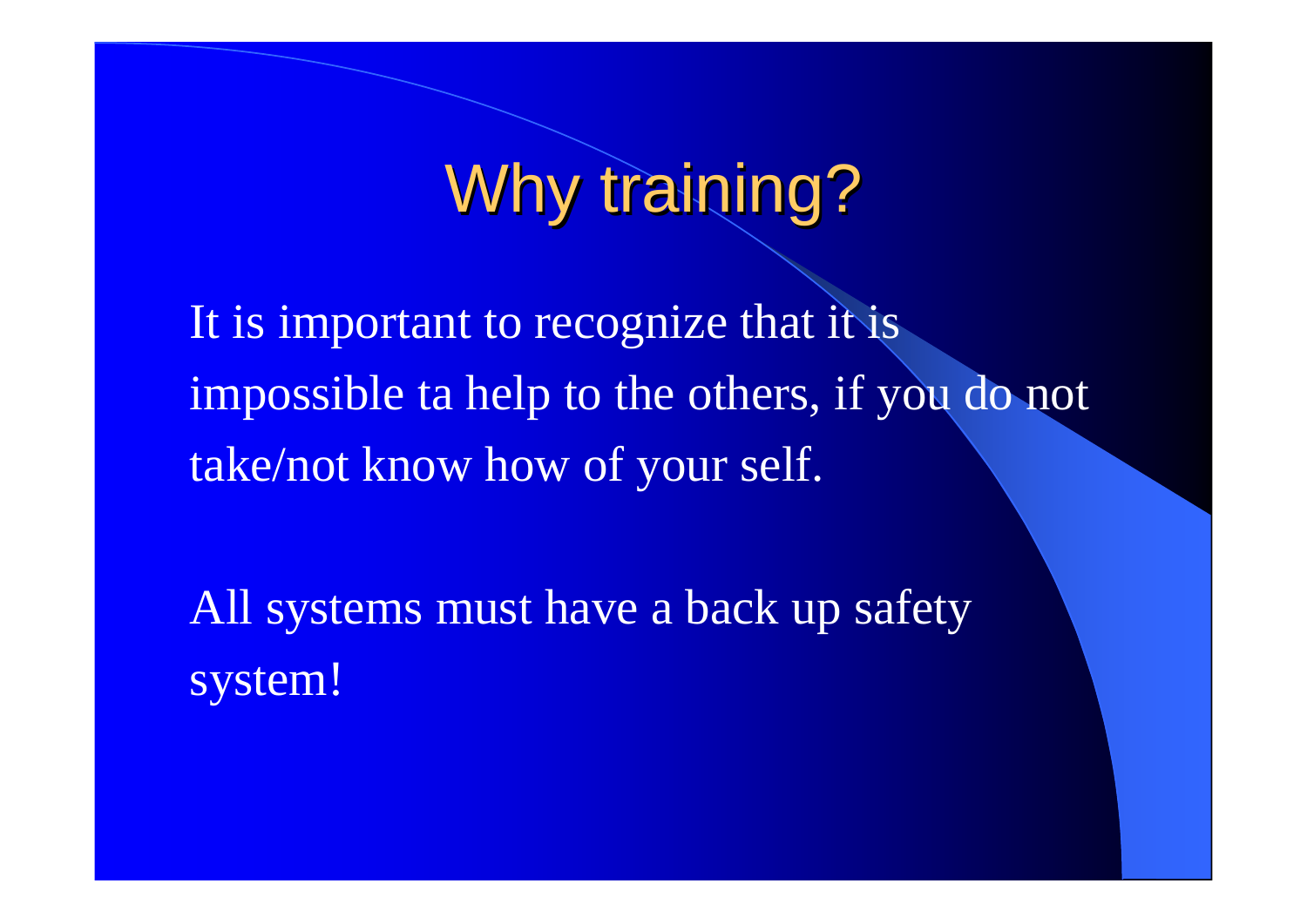#### **Cable** -way

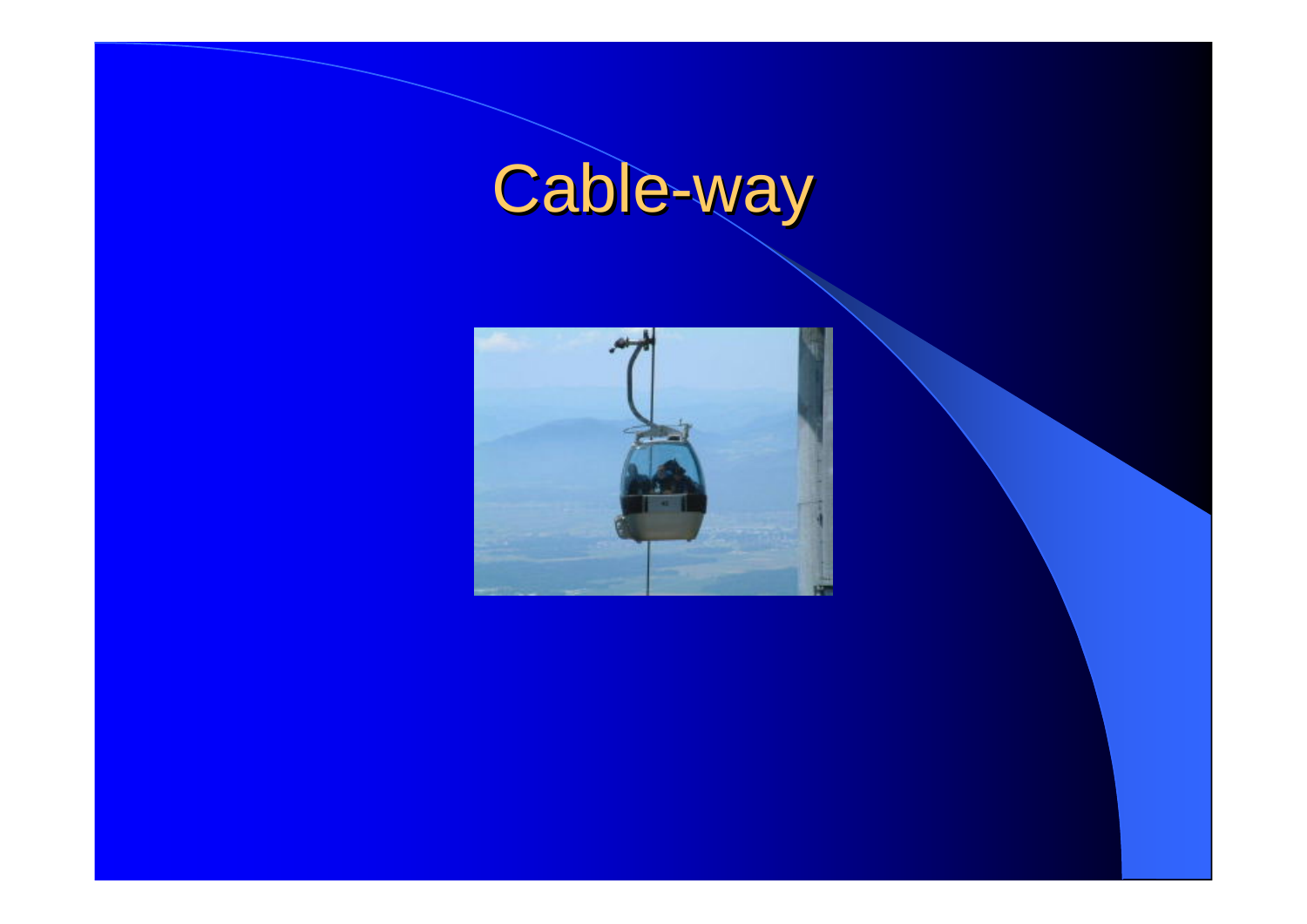# **Important**

- to evacuate the passengers from all types of ski lifts, rescuer must intervene in any weather conditions,
- several different teams must be able to react rapidly after breakdown,
- cooperation with other rescue services requires coordination,
- rescuers must react with maximum safety in minimum time
- double check of equipment before rescue,
- risk of injury becouse of fatigue,
- if you make a mistake, you will not be able to talk about it later!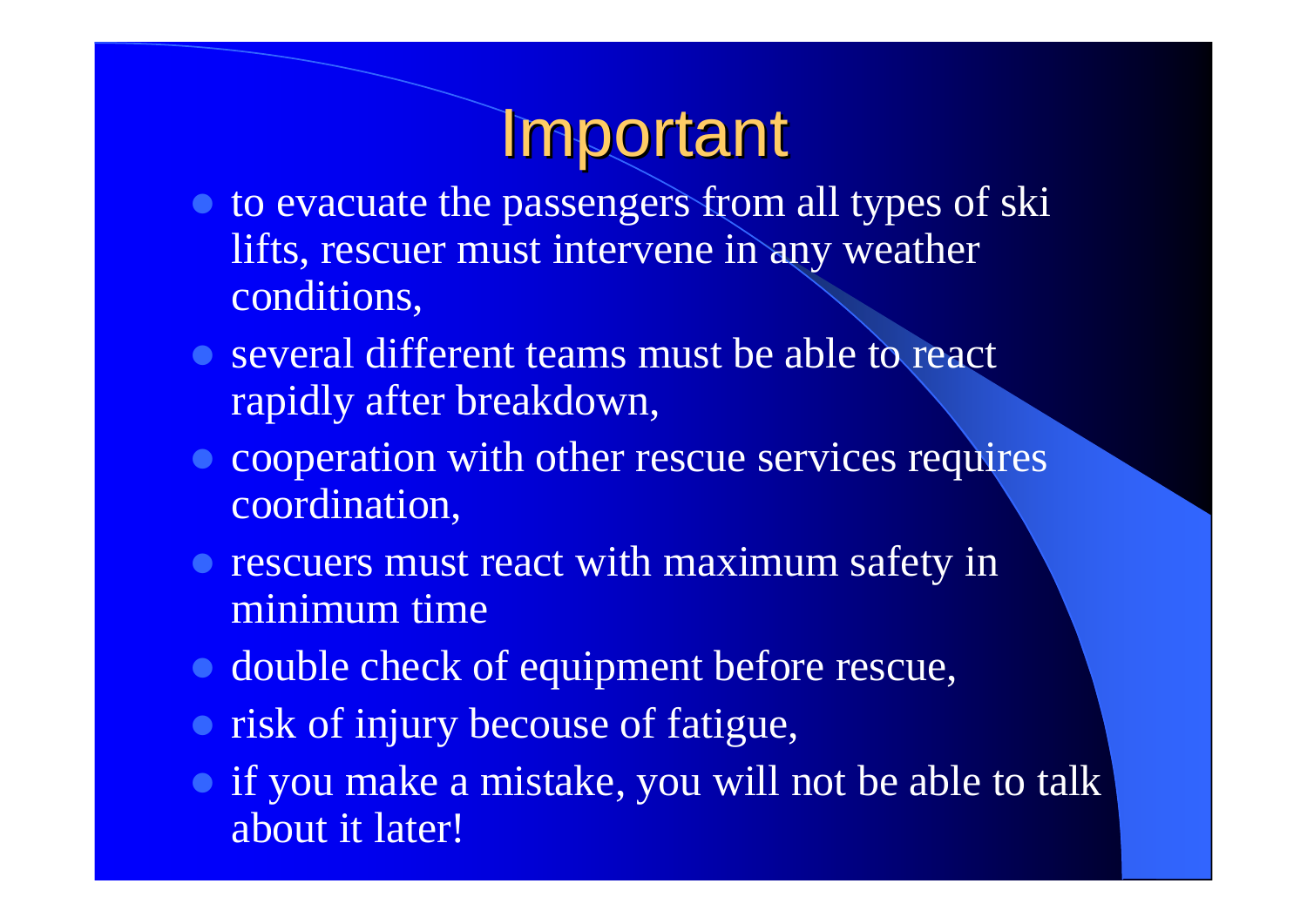### Preparation

- $\bullet$  personal protective equipment (PPE),
- suitable garment for rescuers (winter, summer,…),
- coordinate activities with other rescue services on the field,
- form rescue teams of three members),
- difficult access (terrain, snow, bad weather…);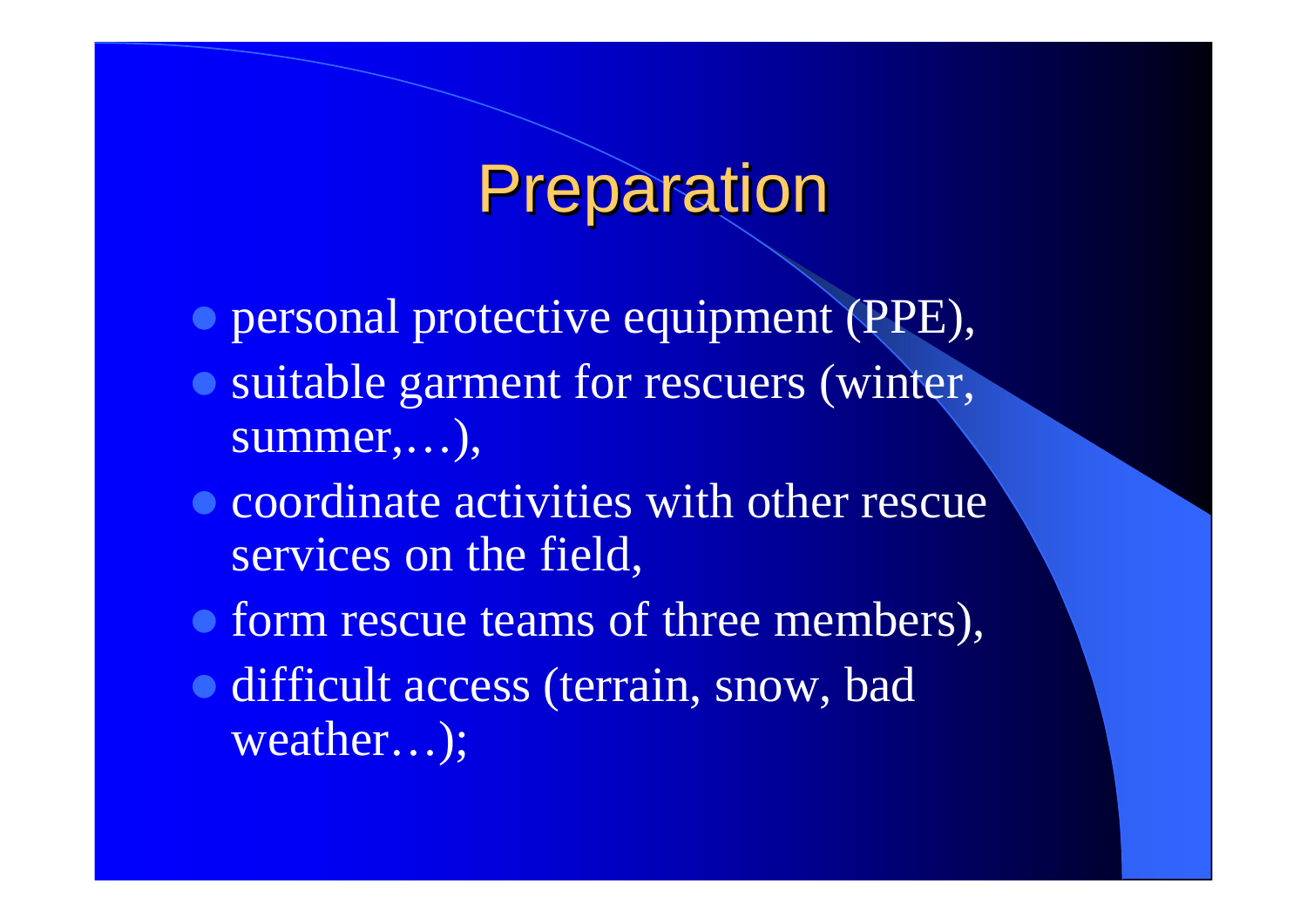# **Equipment**

### PPE: full body harness, helmet (2), descender, ascender, round slings, static rope (11 mm, 50 – 100 m), carabiners (snaplock, HMS, up to 10), knife, headlamp, gloves;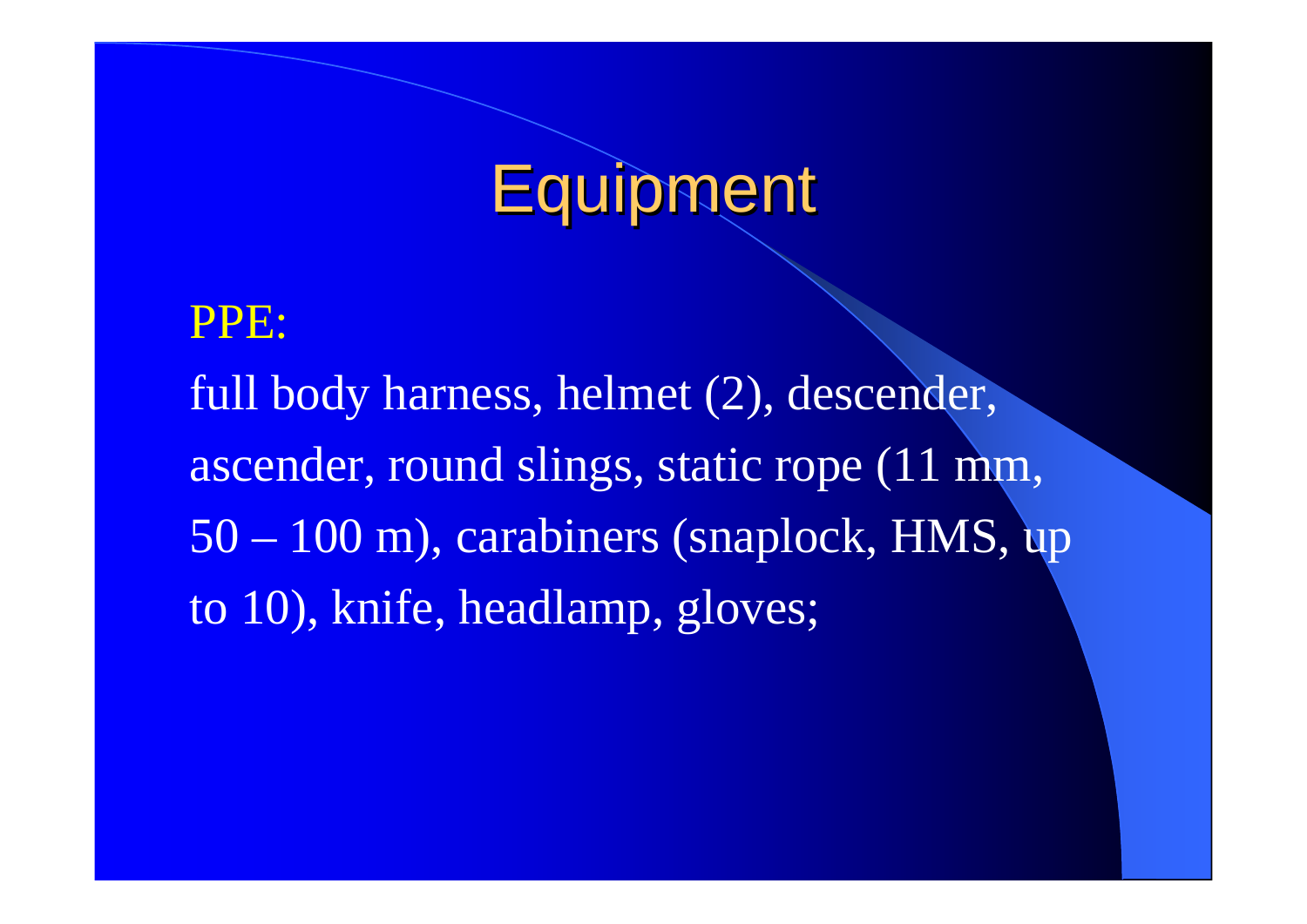# Equipment:

Special equipment: large auto locking connector for cables, rescue roller for cables, rescue triangel, lanyard (Petzl Grillon);

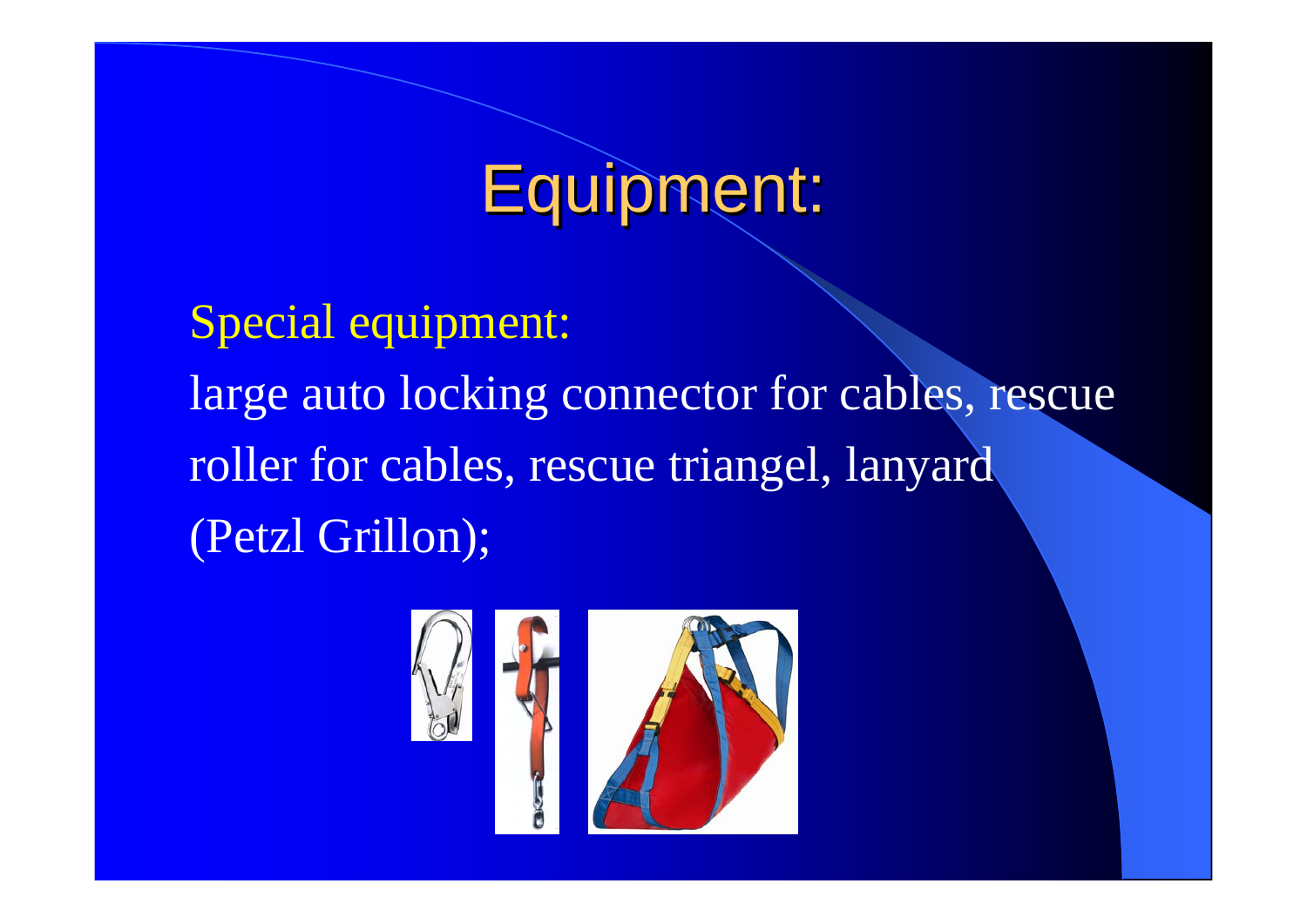# **Charasteristics of cable-way** rescue

- · advanced rope rescue,
- difficult acces, use of PPE is necessary,
- becouse of regular training, there will be a kind of automatism during the action;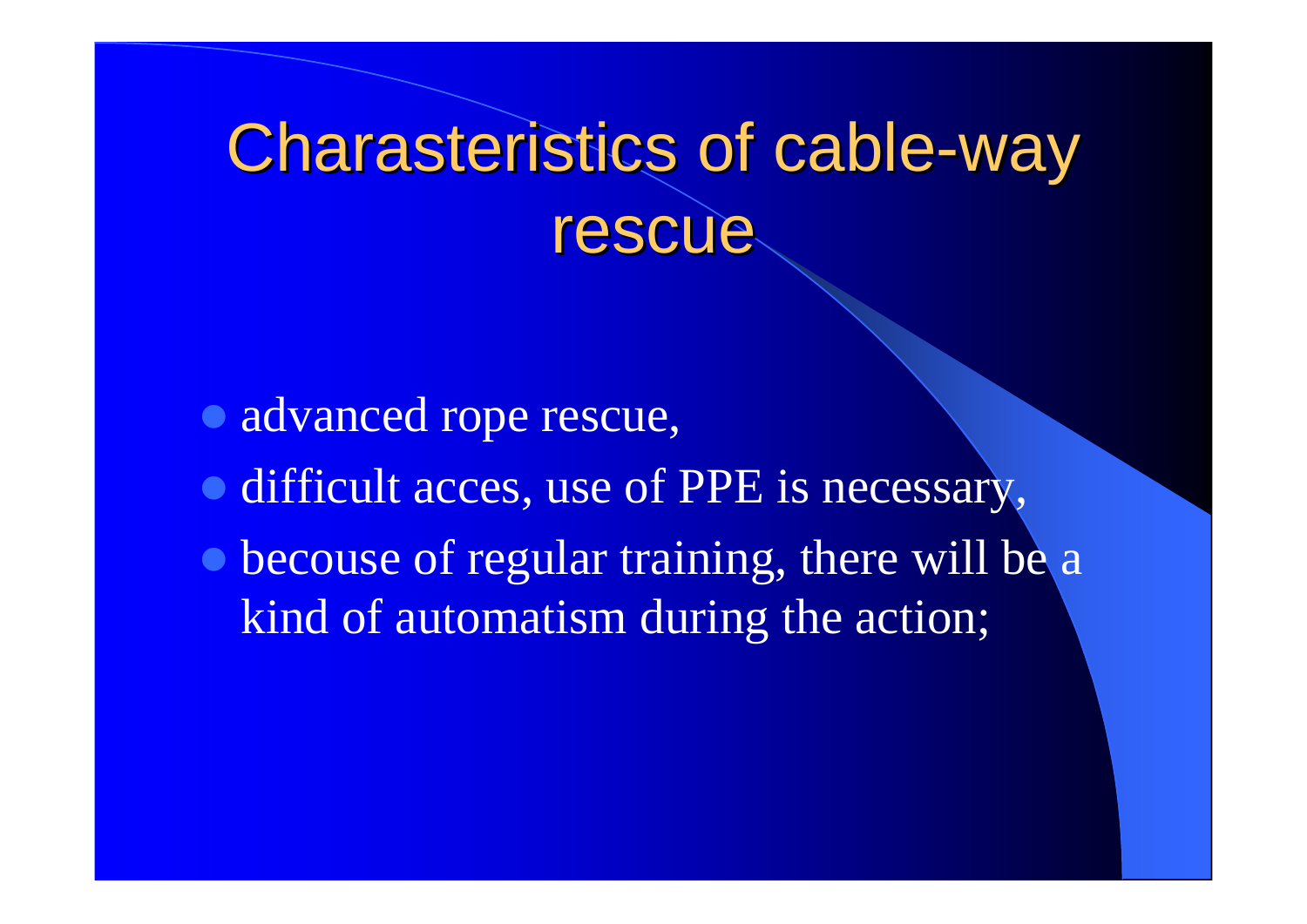### **Technic characteristics**

- rescue approach is based on cave and mountain rescue technic,
- equipment used must be lightweight and reliable,
- **meneuvers of rescuers must be simplified,**
- be fast, but beware of the risk of fall,
- use simple, efficient and safe technic;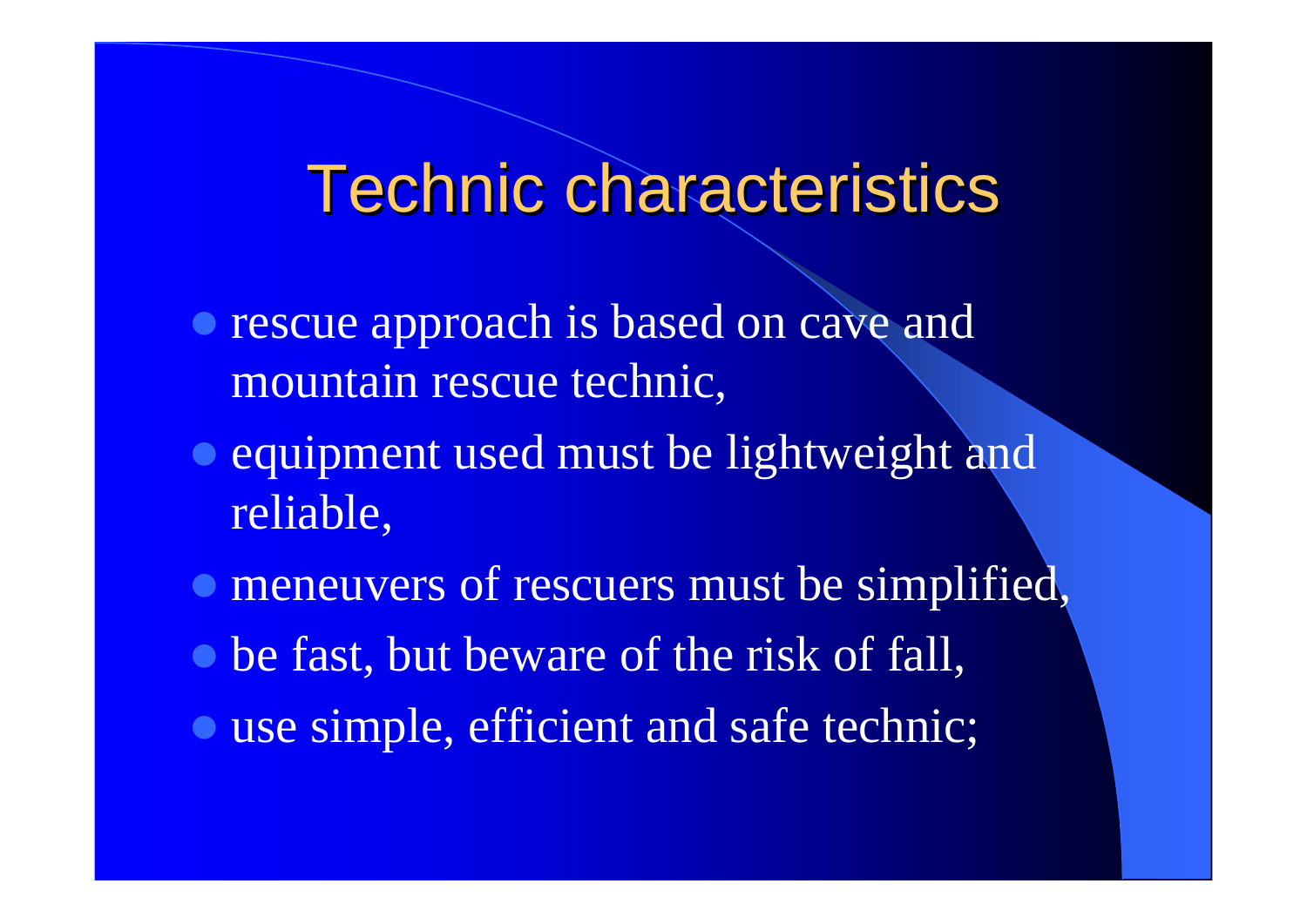#### Rescue team

- $\bullet$  made up of three members: No. 1 - on the ground of the tower, No. 2 - upper rescuer, No. 3 - on the ground below gondola/chair lift,
- after a while (from tower to tower), rescuers are relieved to avoid danger of injury;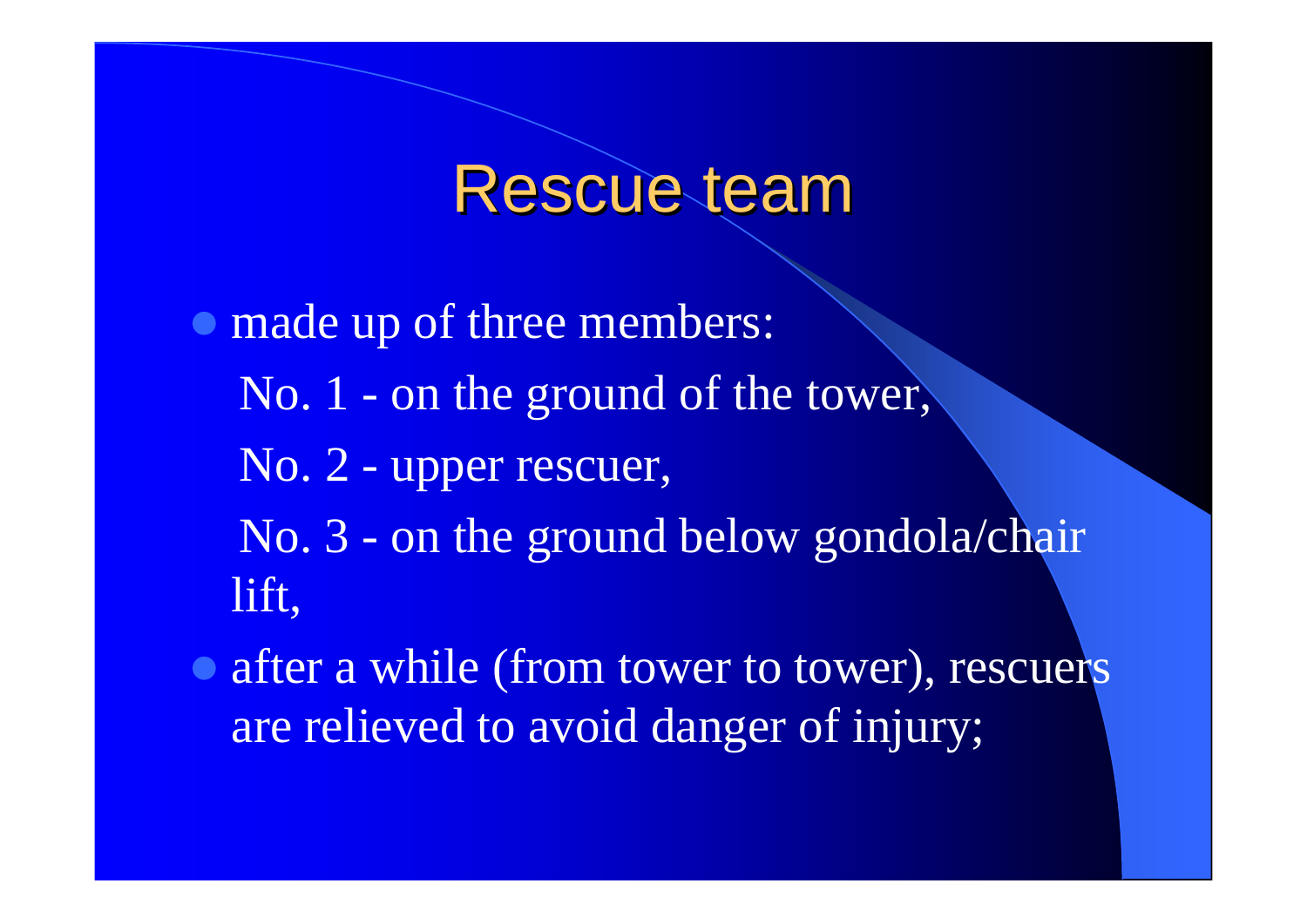# Access on the cable–way tower

- **by using a mountaineering climbing** technic,
- reducing the height of the fall by anchor points during climbing using round slinks,
- all activities on the tower must be supported by rescuer on the ground of tower;



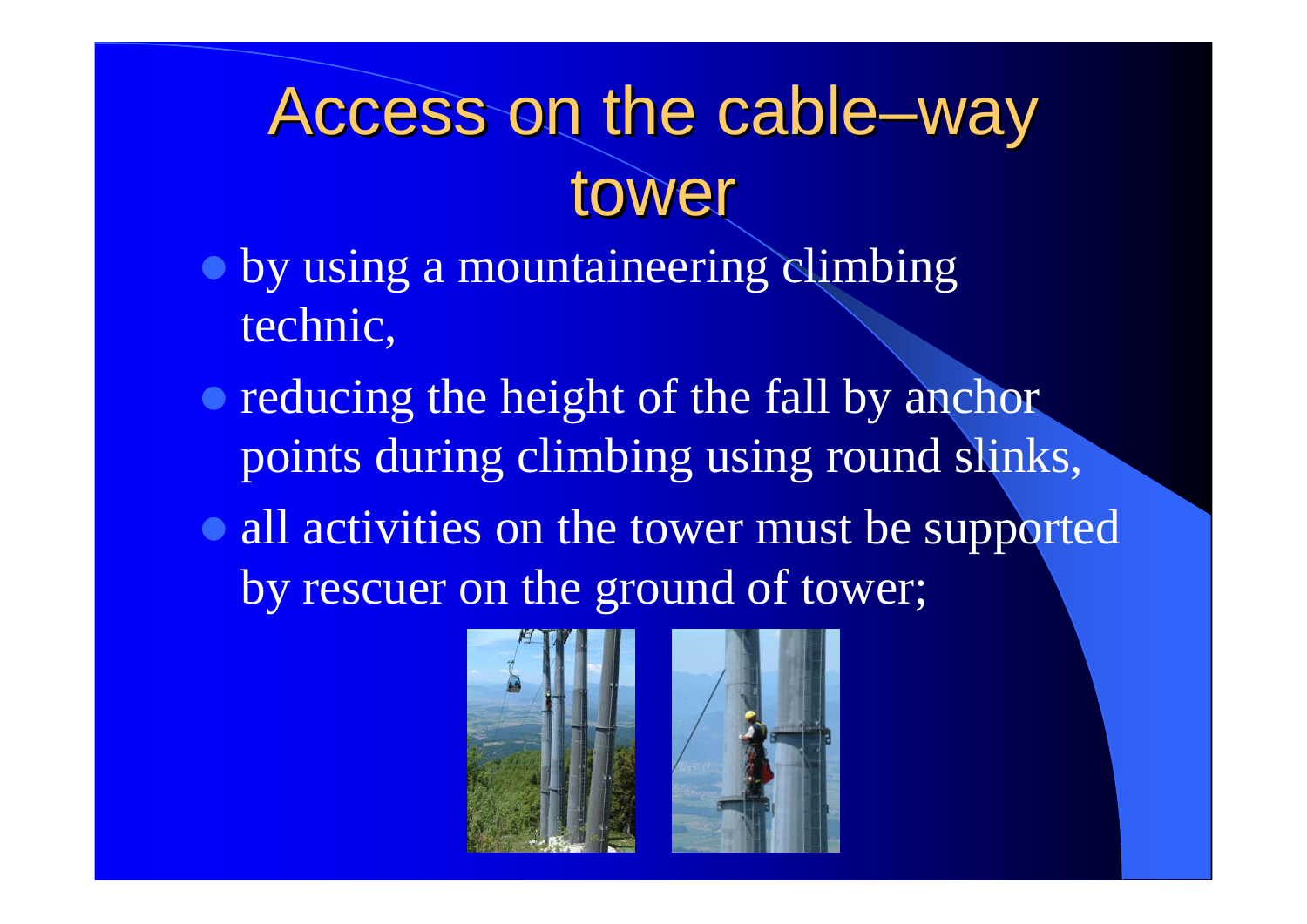# Access on the cable–way tower

- **using ladder (weather conditions, ice,** snow,…),
- anchor point on top of the tower while fixing roller and connector on the cable;



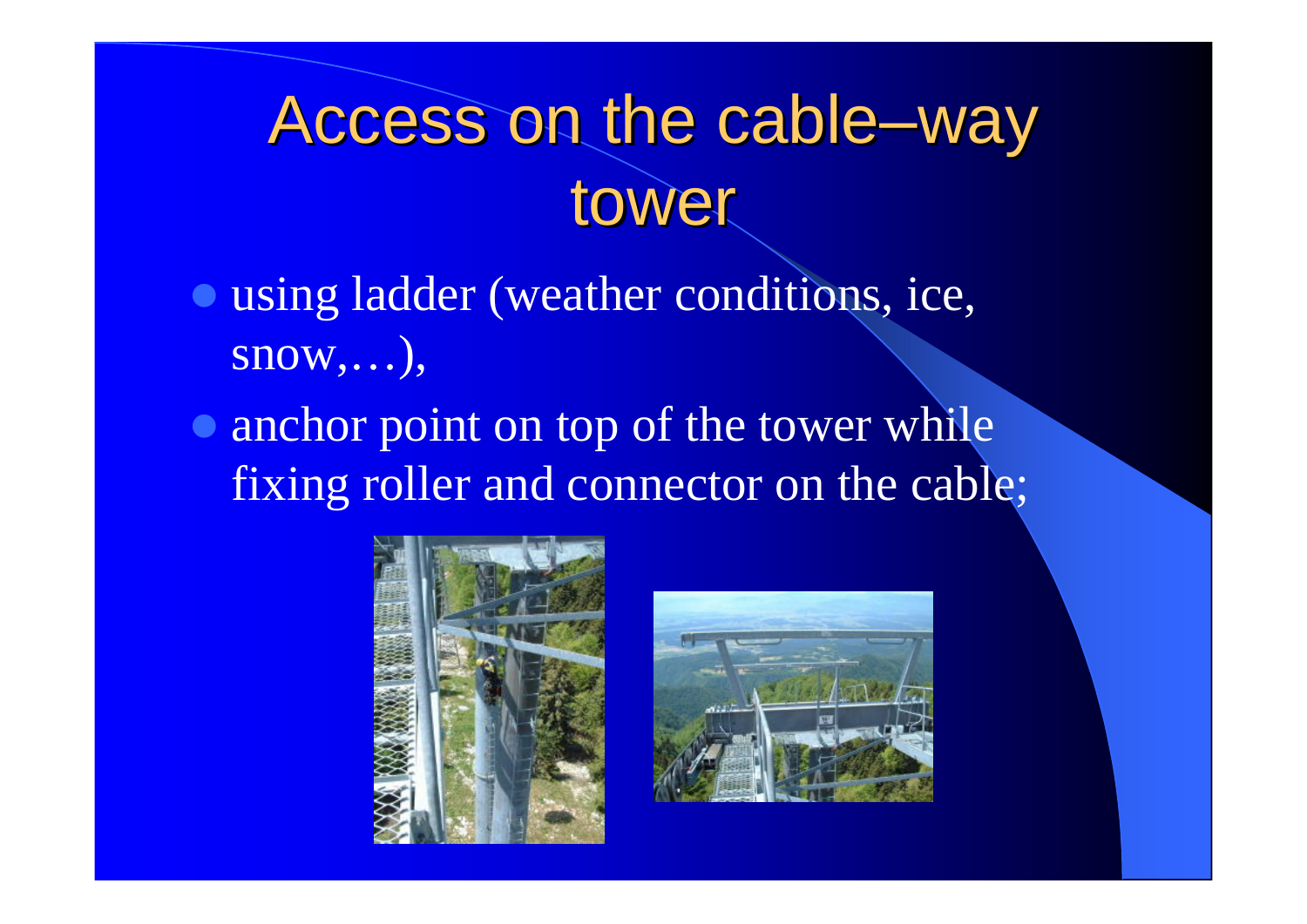#### Access on to the cable

Rescuer is supported throughout the descent:

- $\bullet$  by rescue rope (controlled by rescuer on the ground of the ladder),
- $\bullet$  by a lanyard rope throught the descender
	- (5 10 m long, 11 mm);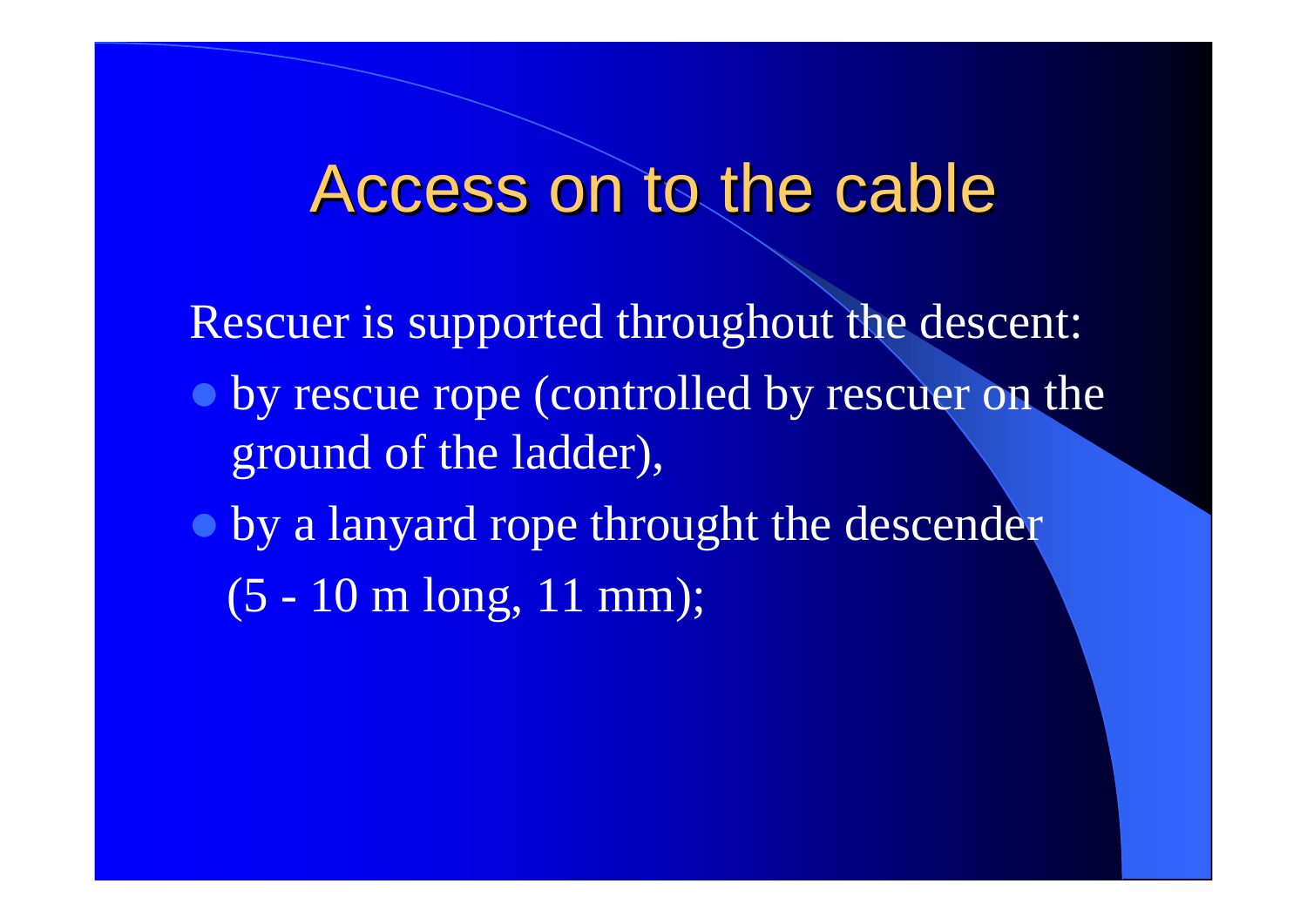# **Chair lift**

- communication between rescuer and passengers,
- different types of chair lifts (sitting places) and towers;



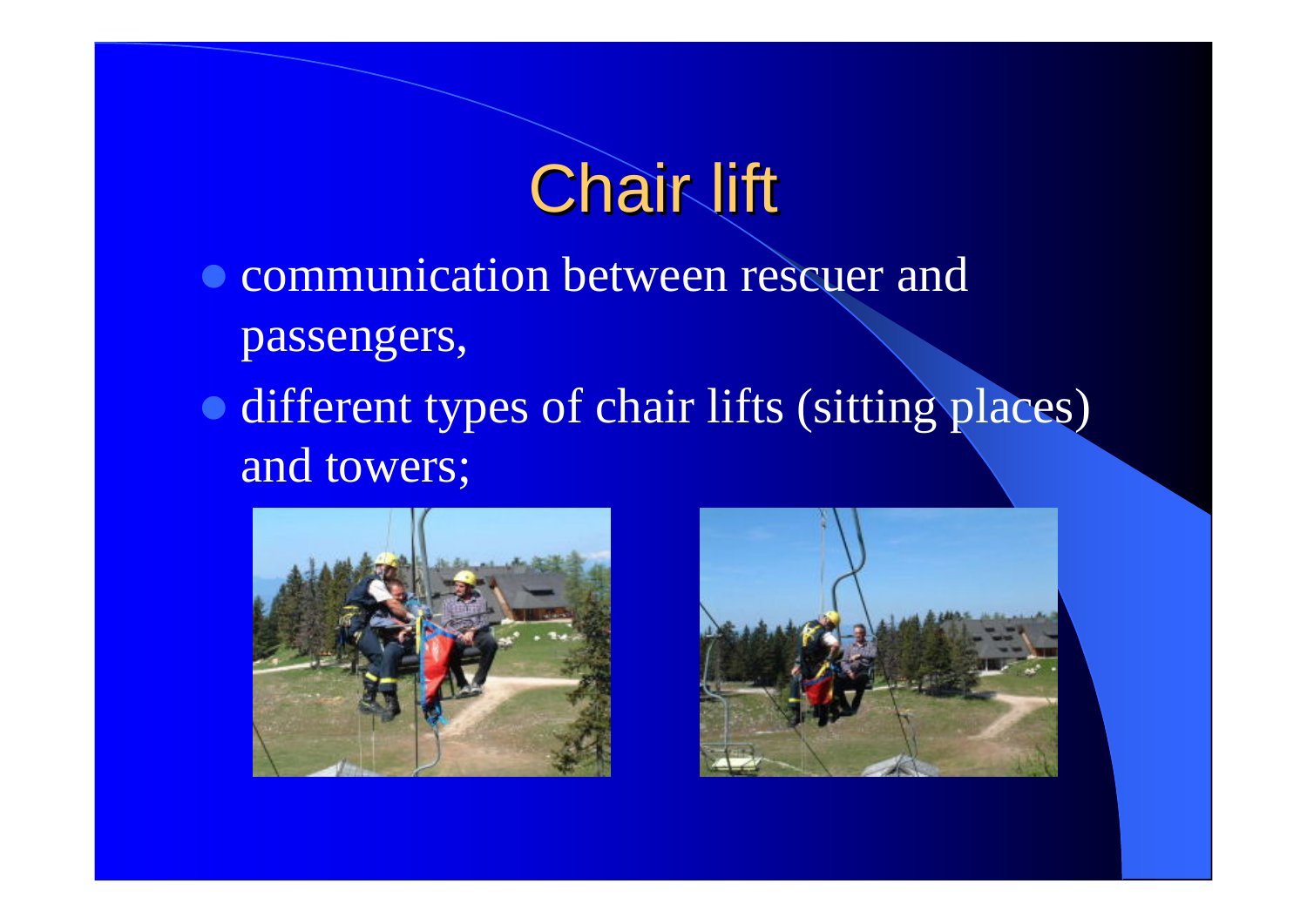# **Chair lift**

• while fitting a rescue triangel and helmet on one passenger, take care of the other by fixing her/him with round sling,

• safety bar with footrest;



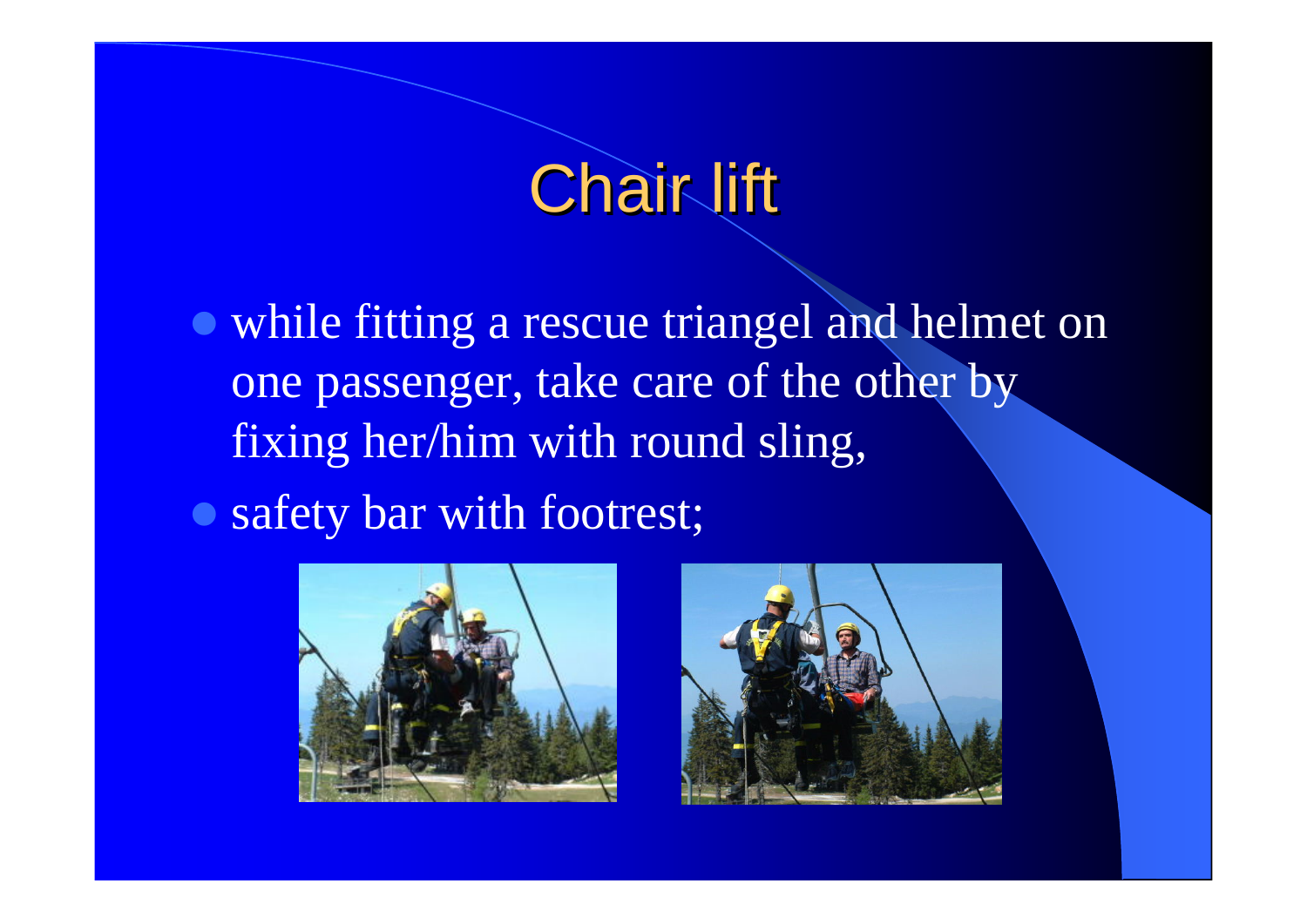# Gondola

- communication,
- opening the doors ot the gondola by pressing the safety mechanism on top of the gondola,
- **o** descending into gondola,
- $\bullet$ mounting the helmet and rescue triangel,
- rescueing is controlled by rescuer on the ground of the tower (in the start ower the tower, later ower upper chair/gondola);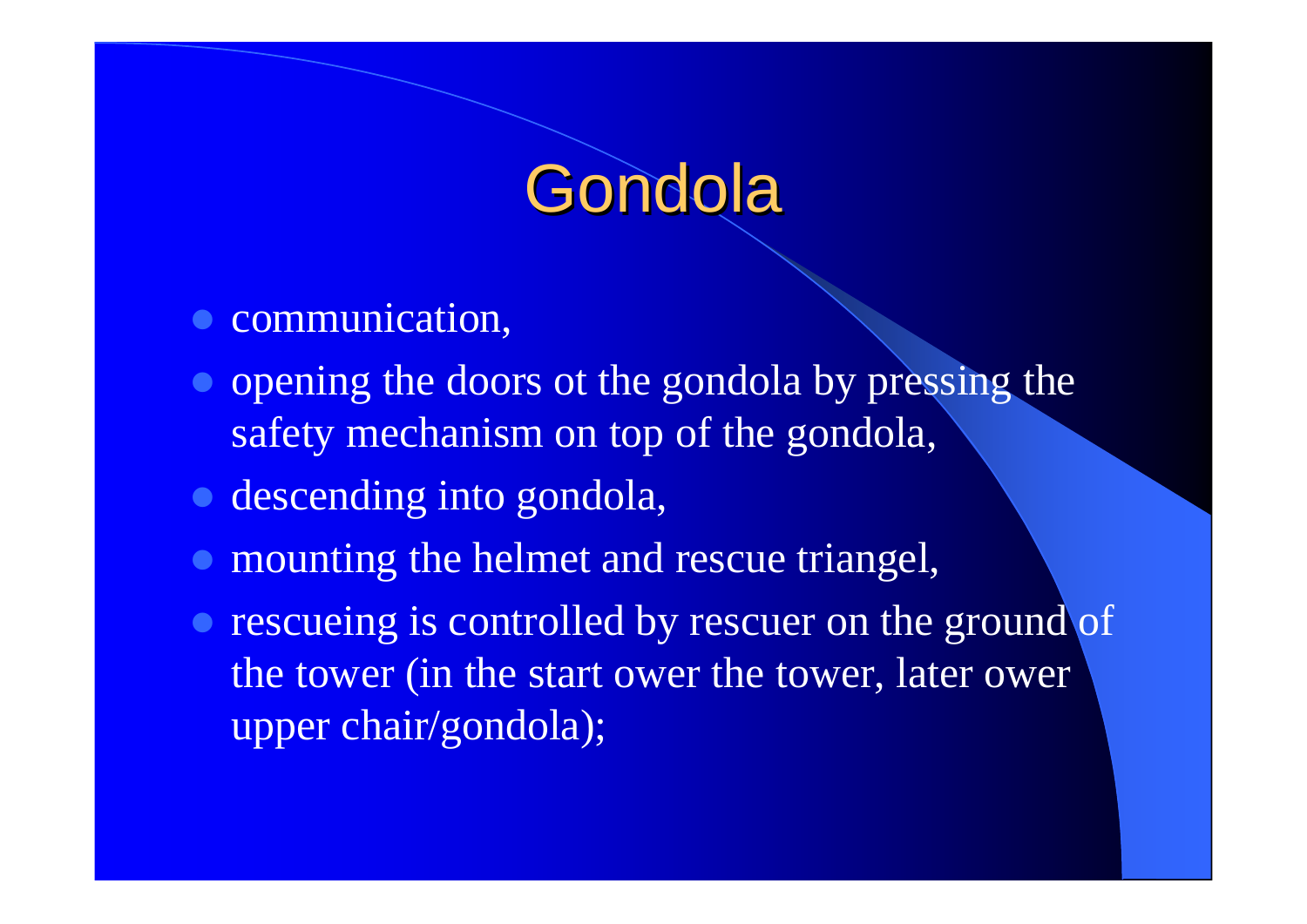# Gondola

• access/descent on the cable,

• access to the gondola,

 $\bullet$  positioning on top of the gondola

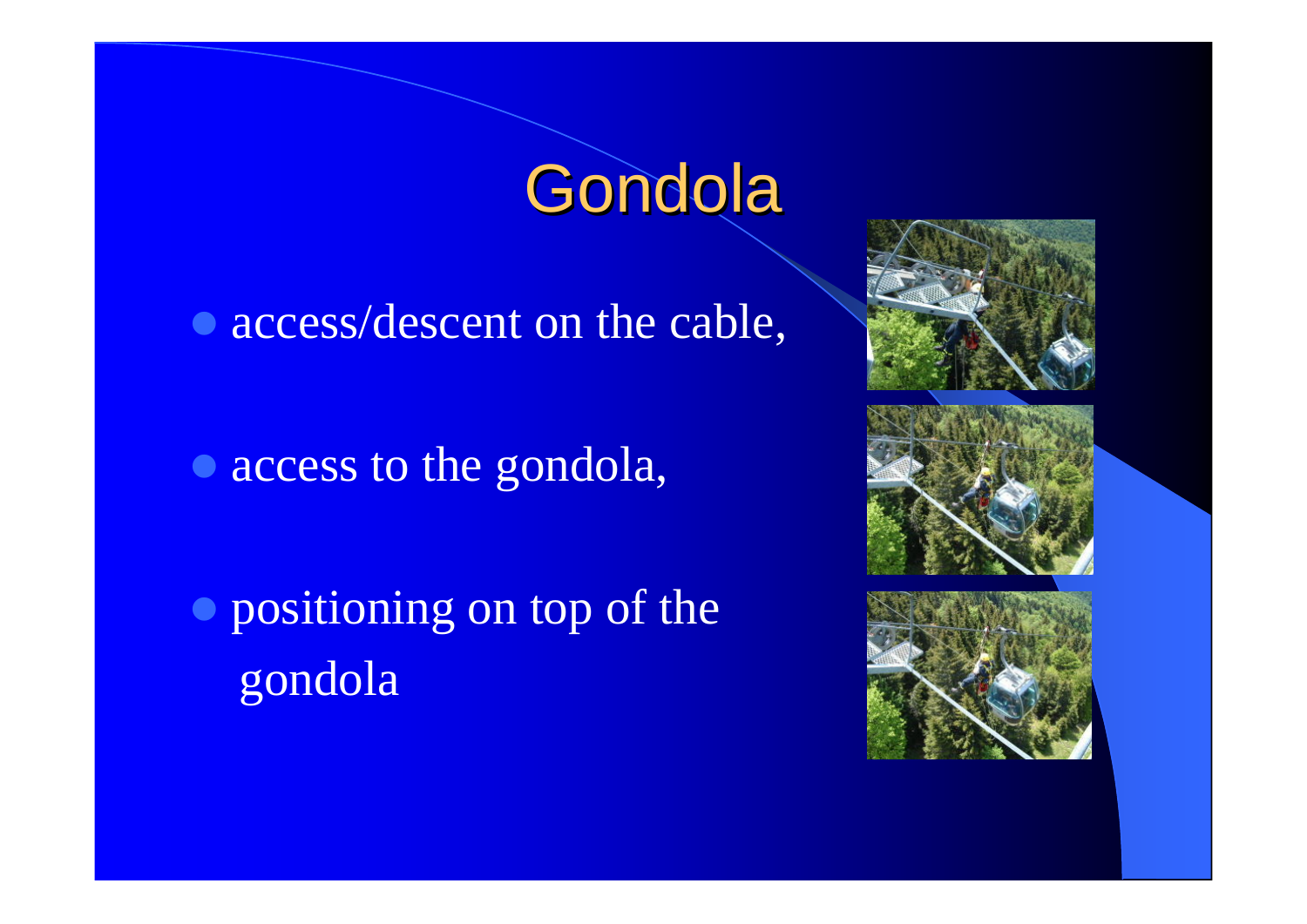#### Gondola evacuation

• complete check before start,

- **upper rescuer help while passenger is** leaving the gondola,
- evacuation/rescueing of passengers is supported from the ground all the time;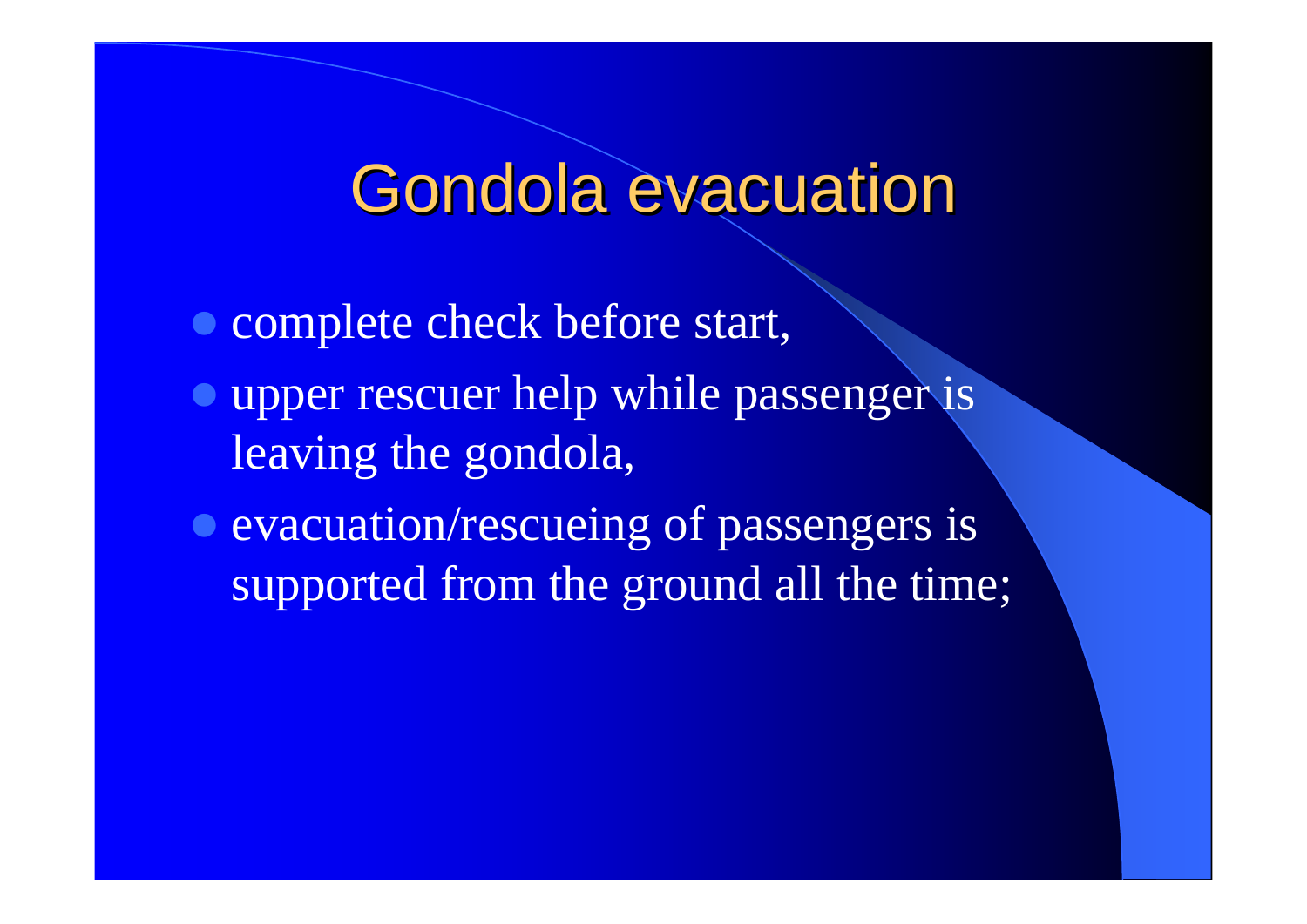# Traversing a cable

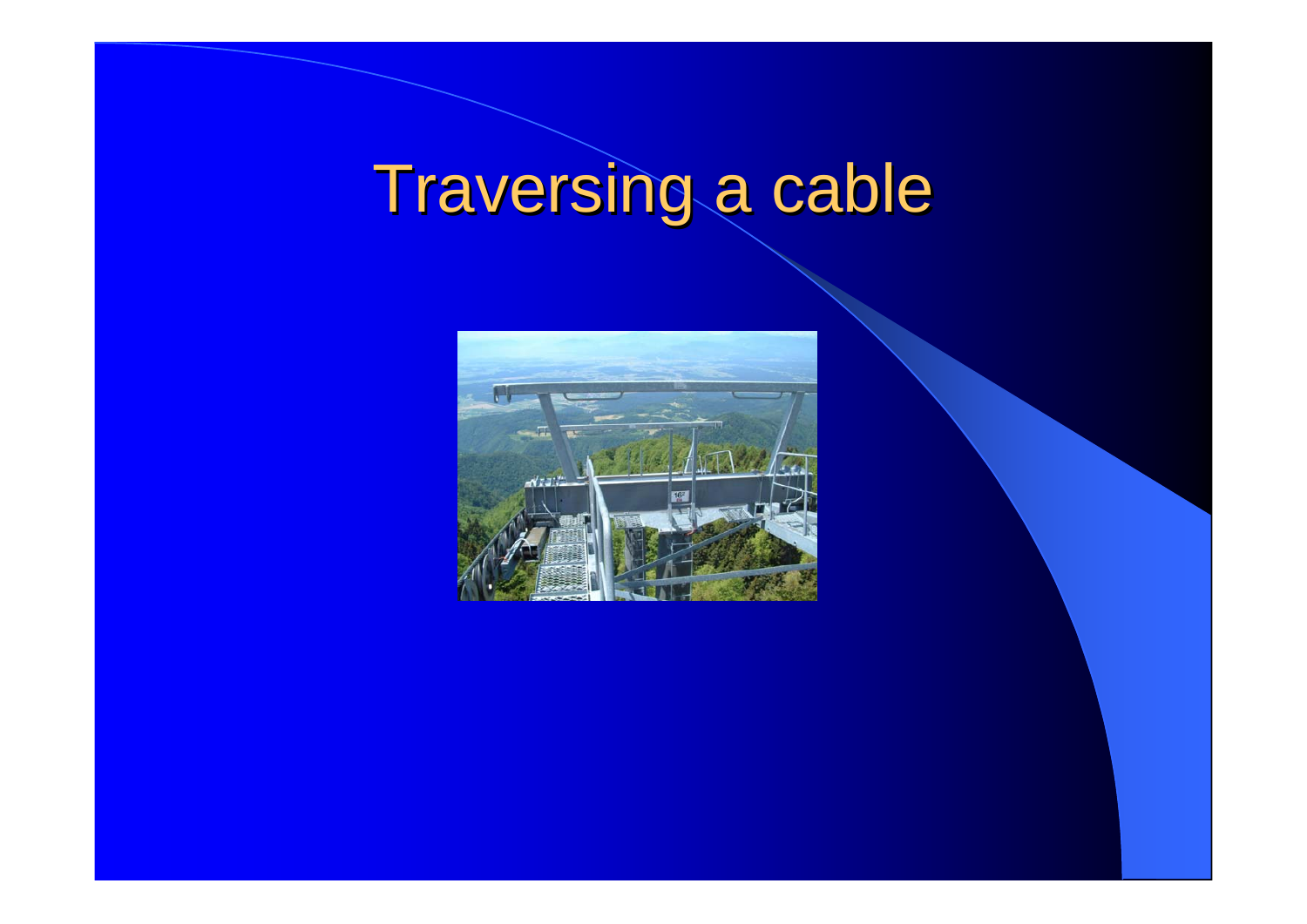#### Traversing a cable - procedure

- if safety rope is long enough, their is no need to displace anchor point,
- rescuer on the ground of cable-way tower is supporting upper rescuer during ascending/ descending from the cable to the gondola and backwards,
- cable connector and rescue roller have to be transposed over the gondola/chair carrier;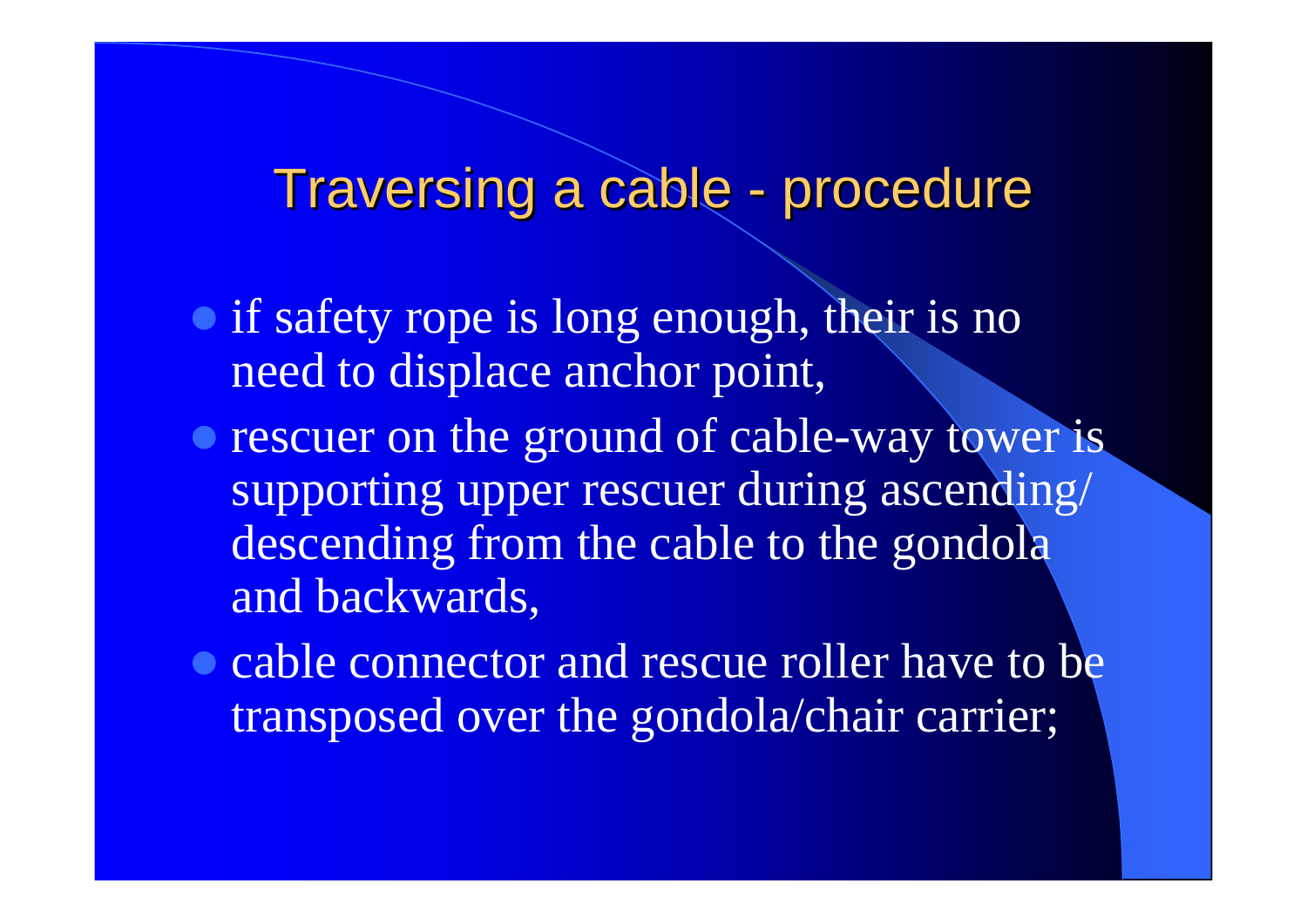Traversing a cable when anchor point have to be displaced

- **traversing a cable must be efficient,** simplified and fast,
- $\bullet$  unnecessarly complications during searching for appropriate anchor point (tree, tower…) can take too many time;

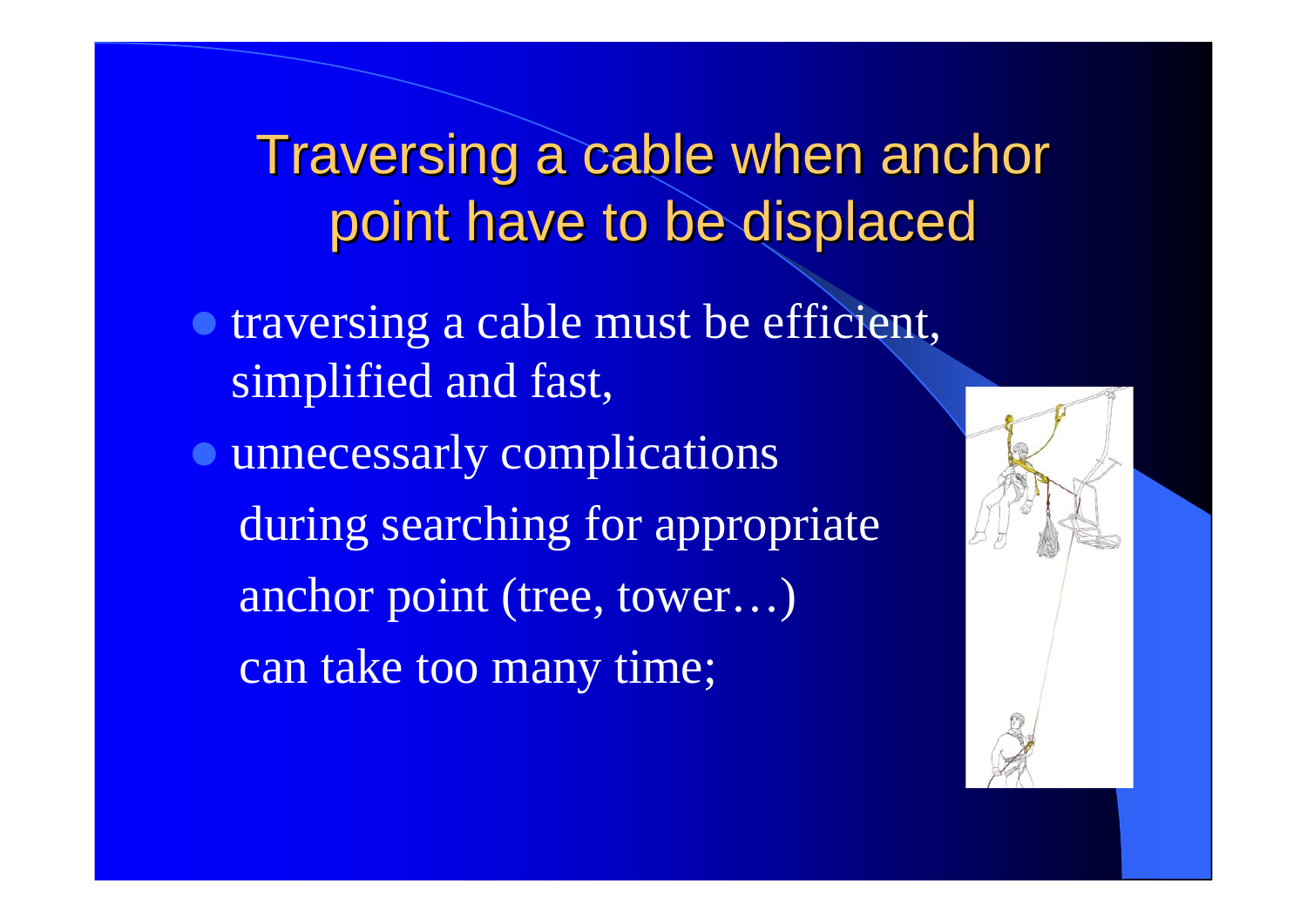Rescue services in case of cable-way accidents

- **mountain rescue services,**
- ski resort rescue teams,
- $\bullet$  professional firefighter departments,
- $\bullet$  others (medical services...);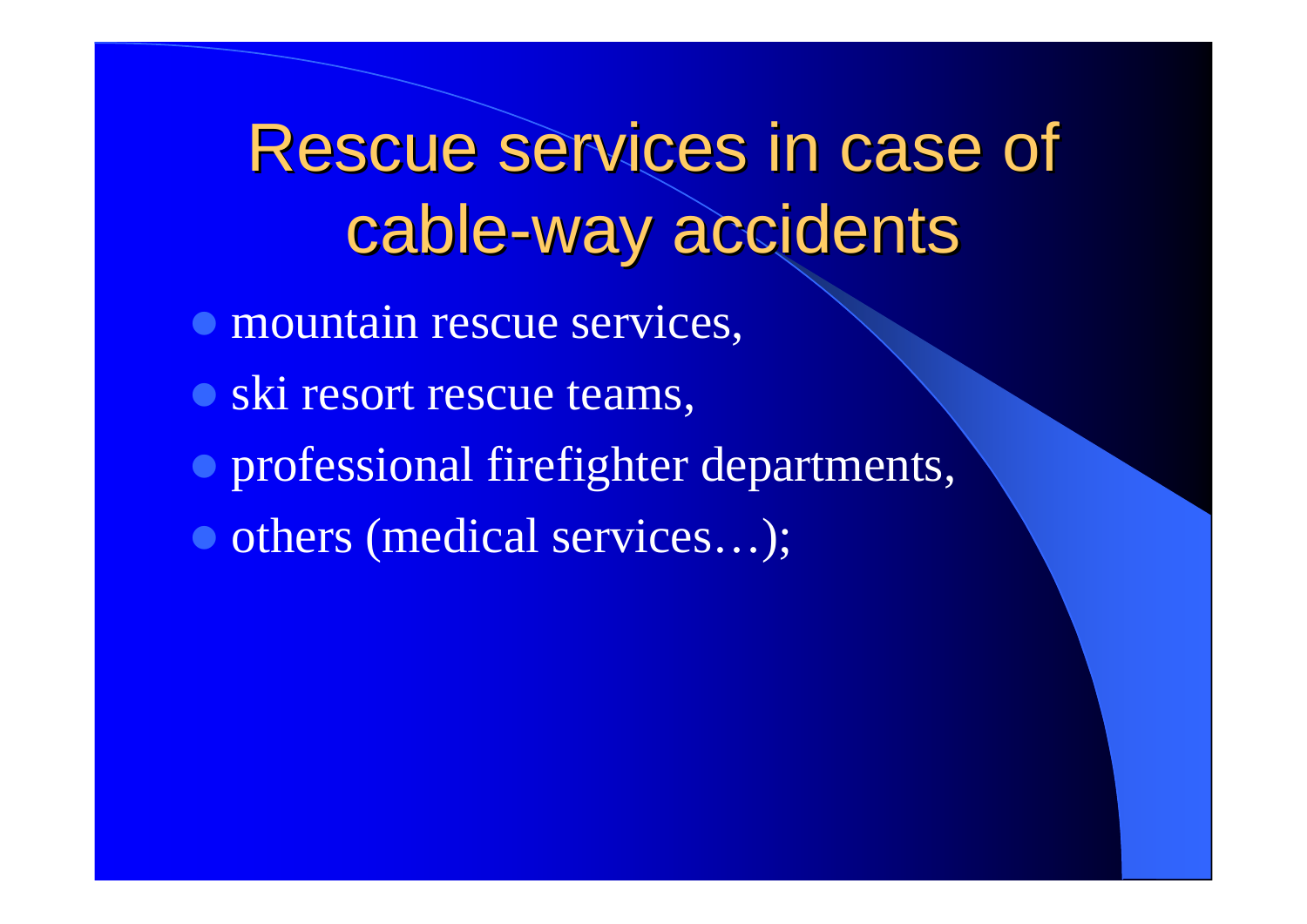# Ski resort teams

#### **• rescue equipment by Pooma, Girak..., • chair lift approach:**









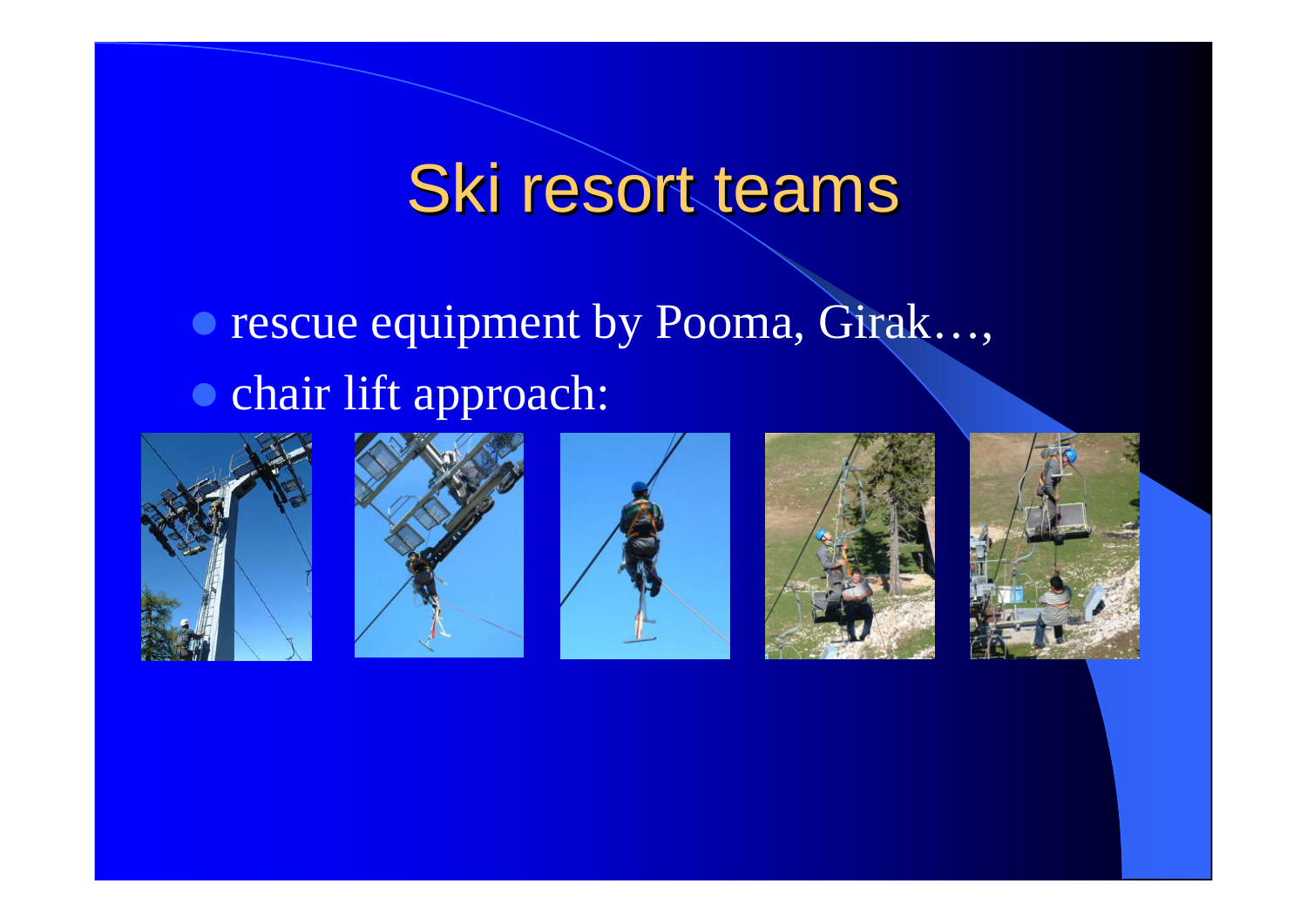# Ski resort teams

#### $\bullet$  gondola evacuation:







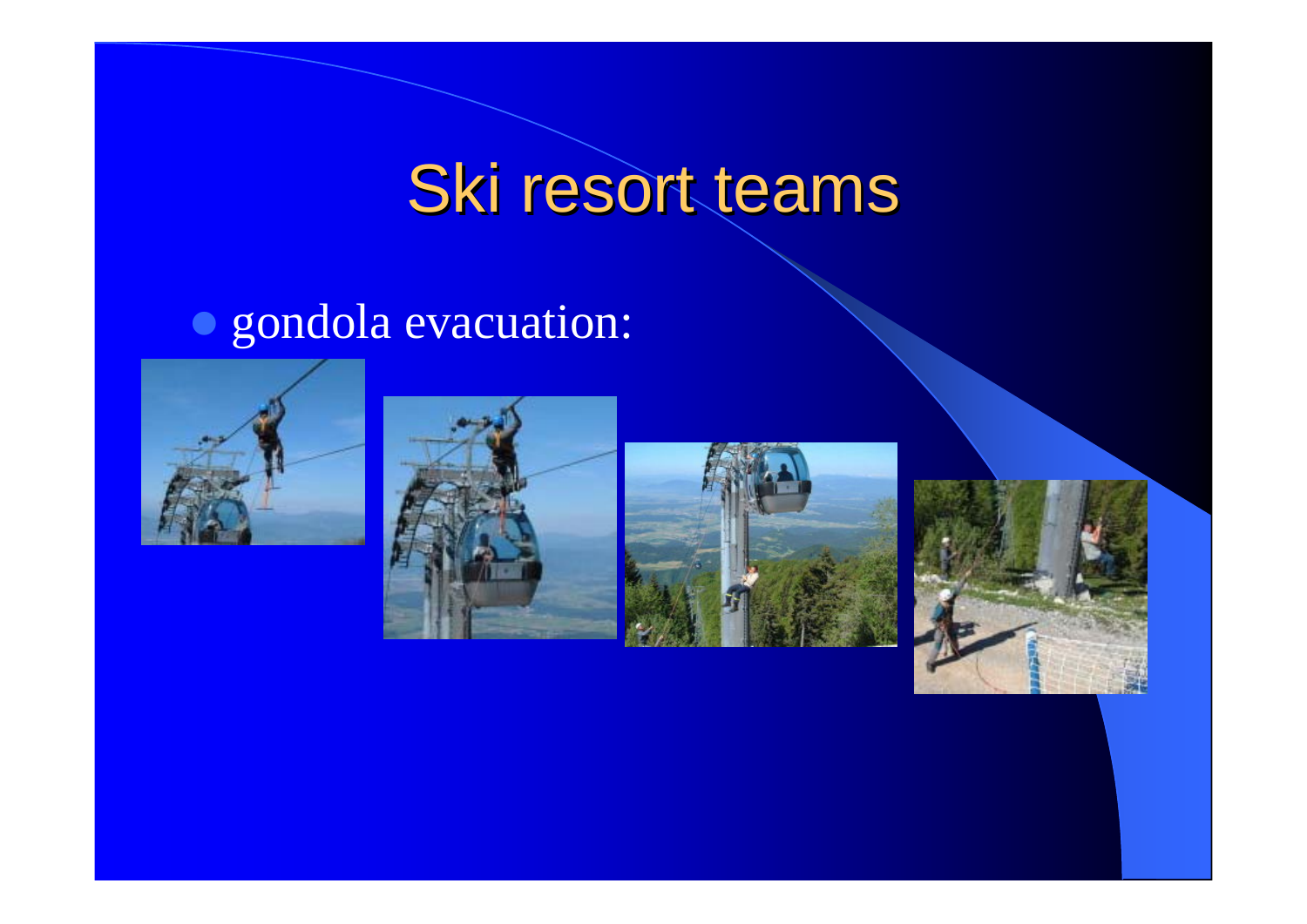# Conclusion

- $\bullet$  mountain rescue services and professional firefighters use similar or even the same rescue equipment end tecnical approach (Petzl),
- **distinction between ski resort rescue teams** equipment and Petzl equipment (MRS, PFFA) is noticiable, but it can be used very similar;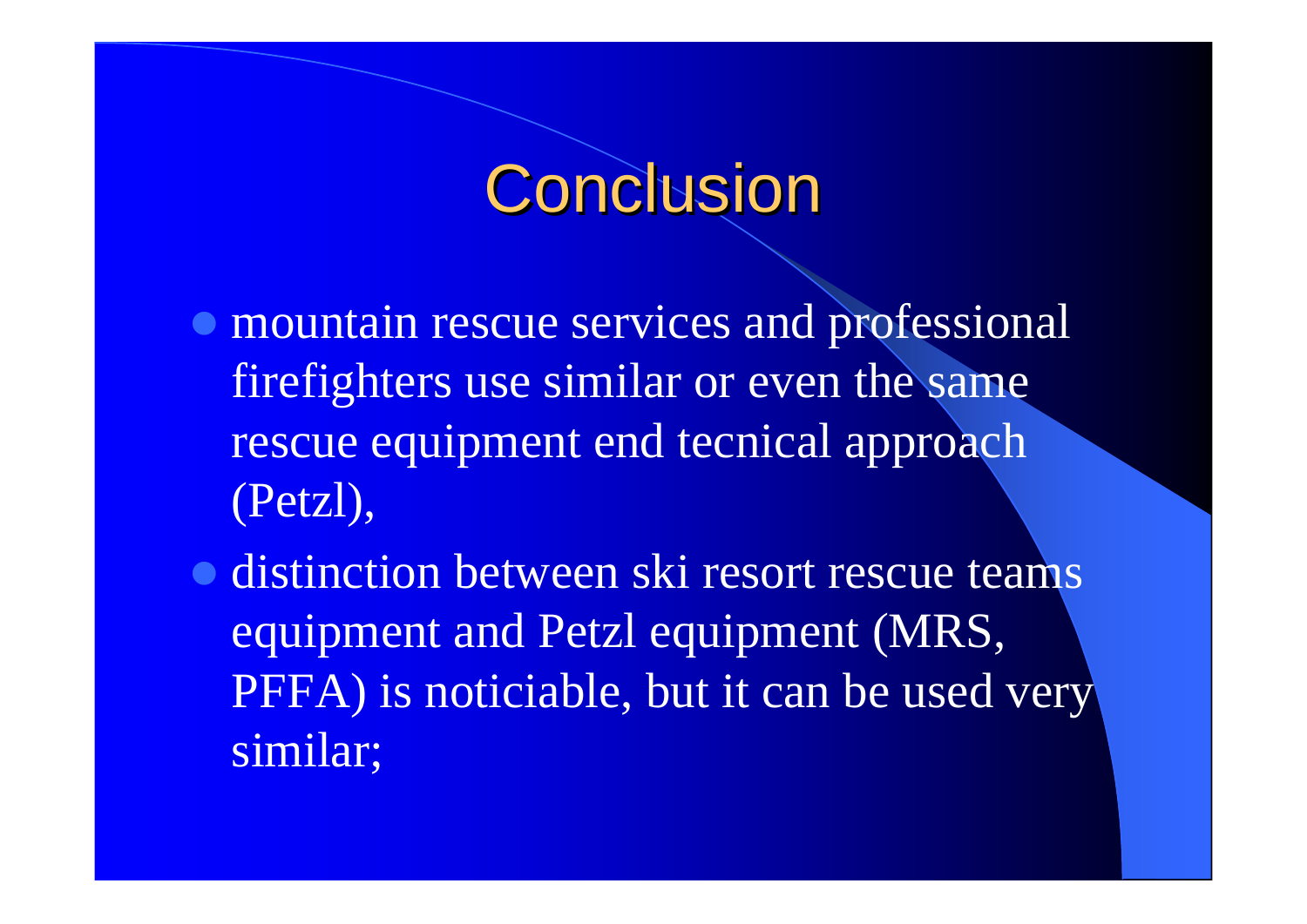# Therefore

 $\bullet$  jointly training is recomended, • we can be better together;